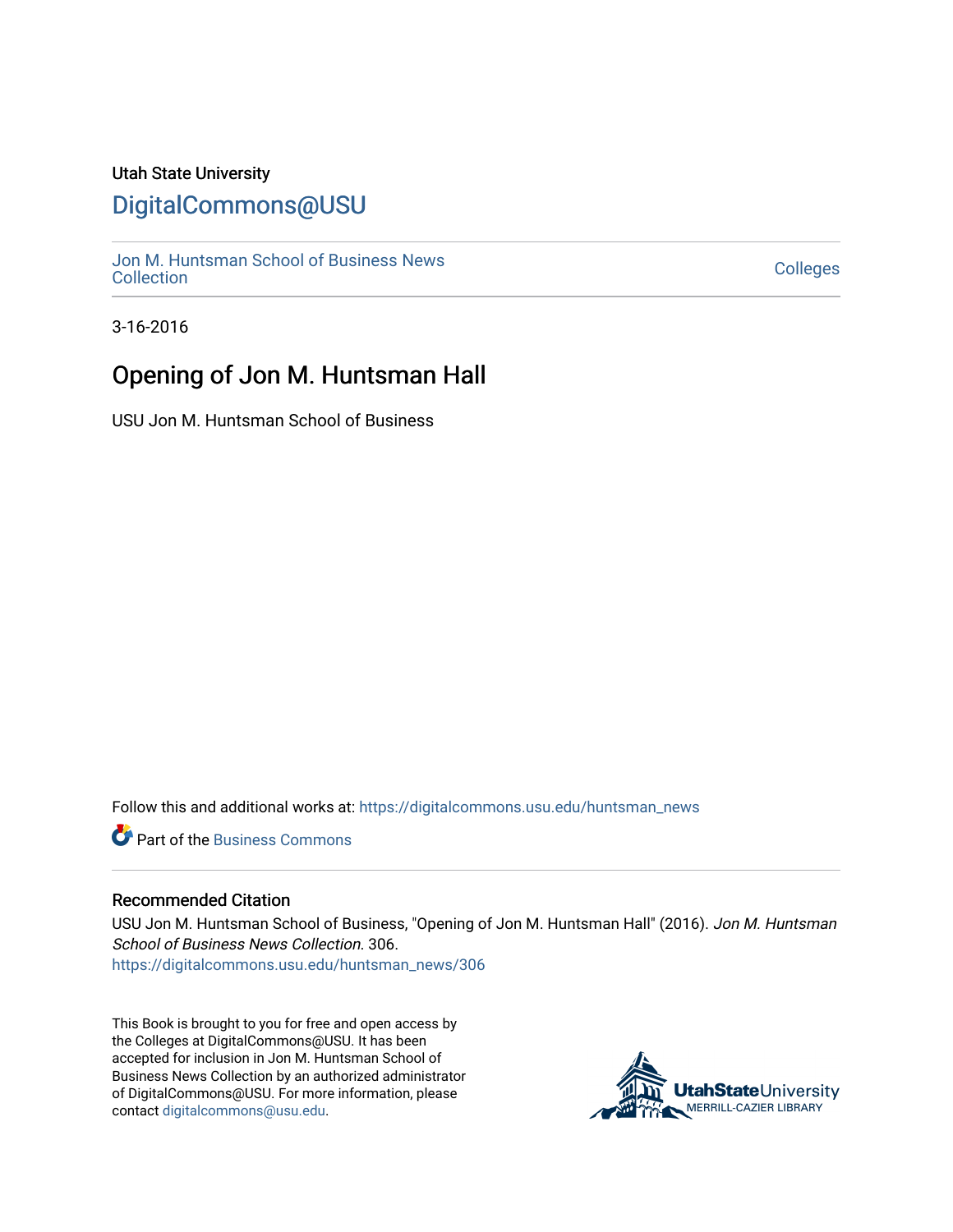# **Opening of Jon M. Huntsman Hall**

### **03/16/2016 04:01:30 PM**



Dreams do come true. On March 16, 2016, the newest building on the Utah State University campus opened its doors. The Jon M. Huntsman Hall, a 125,000 sq. ft, building, will allow the entire Huntsman School community of students, faculty, staff, alumni, and friends to gather in one space. The 21 state-of-the-art classrooms, alongside 21 student meeting rooms, commons areas, café, and outdoor spaces are designed for interaction, collaboration, and teamwork.

Dignitaries including Utah Governor Gary Herbert, Jon and Karen Huntsman, university officials, students, faculty, and alumni participated in a ribbon cutting ceremony in front of Huntsman Hall. "This day is a significant step in our journey to create a world-class business education program," stated Huntsman School Dean Douglas Anderson. "There is not a better building on any campus in the country. Our students will absolutely love studying here."

Planning for the facility began over five years ago, with a groundbreaking in the Fall of 2013. Contributions from alumni and friends contributed almost 70 percent of the total project cost of \$50 million. Alongside classrooms and student space, the building will also house the Jeffrey Clark Center for Entrepreneurship.

Enrollment in the Huntsman School has increased 33 percent since 2007, and new classrooms and study rooms will allow students and faculty to hold classes and meetings in one building rather than be spread across campus.

## **Huntsman Hall Grand Opening - March 16, 2016**

[https://www.youtube.com/embed/GO3xQhEE-uY4002250](https://www.youtube.com/embed/GO3xQhEE-uY)